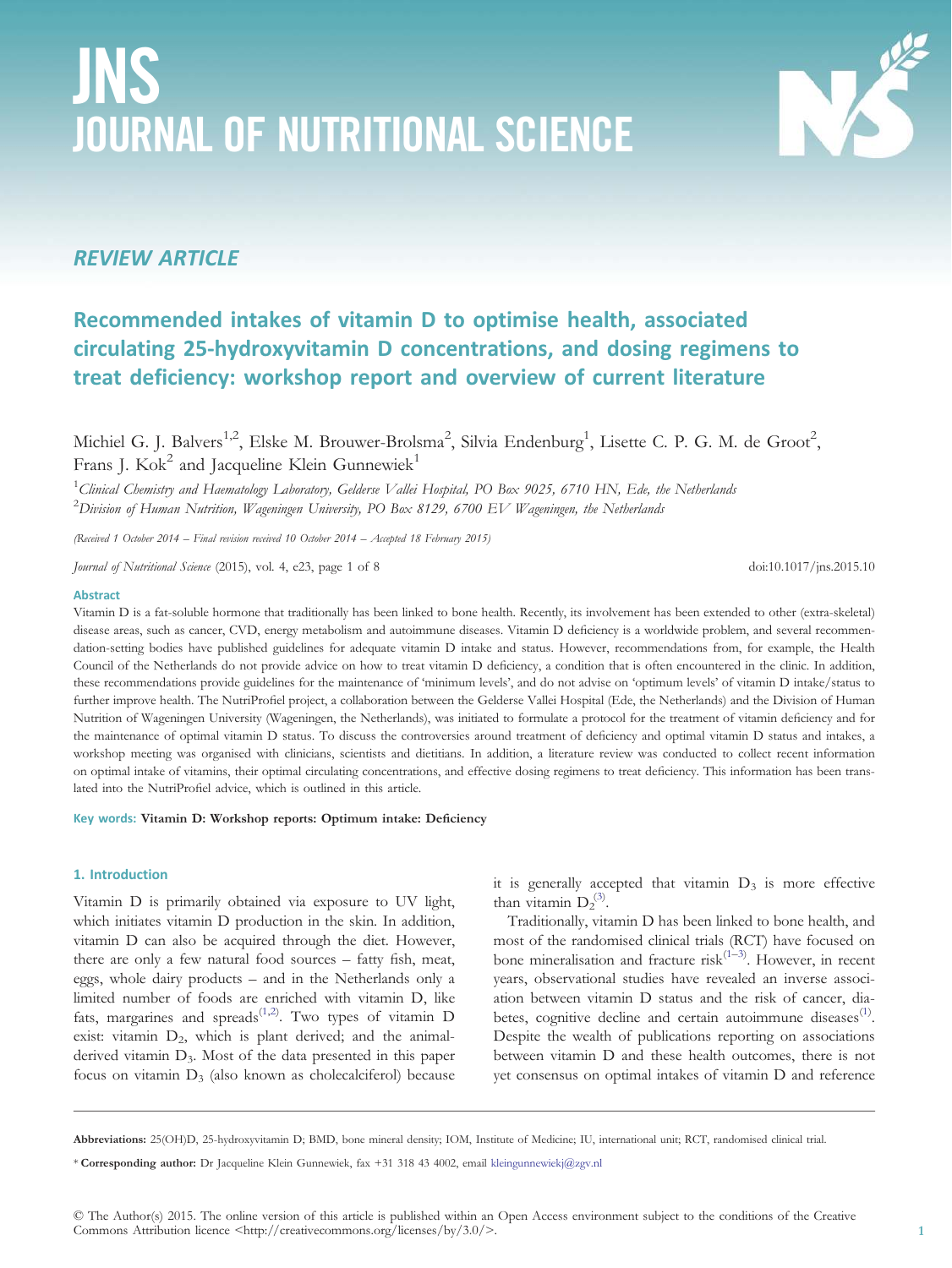concentrations of its metabolite, 25-hydroxyvitamin D (25 (OH)D), the widely accepted vitamin  $D$  status indicator<sup>([1](#page-7-0))</sup>. This is partly due to the lack of RCT-based data for areas other than bone health<sup> $(1,3)$ </sup>. In addition, the lack of guidelines to treat deficiency and the controversy around 'optimal' over 'minimum' vitamin D status has further fueled discussions in this field. Several recommendation-setting bodies have published vitamin D recommendations in recent years, such as the Institute of Medicine (IOM)<sup>([2](#page-7-0))</sup>, the Scientific Advisory Council on Nutrition<sup>([4](#page-7-0))</sup> (update in preparation), the Health Council of the Netherlands<sup>([3](#page-7-0))</sup> and the Nordic Council of Ministers<sup>([5](#page-7-0))</sup>. Most of these recommendations have set target 25(OH)D values of 30 or 50 nmol/l (summarised in Brouwer-Brolsma *et al.*<sup>([1\)](#page-7-0)</sup>), which have been heavily debated by vitamin D experts who proposed higher target values<sup>([6](#page-7-0)–[10\)](#page-7-0)</sup>. These controversies have led to widespread diversity regarding the treatment of vitamin D deficiencies. At the same time, it has become clear that the incidence of vitamin D deficiency is rising in Northern Europe<sup>[\(11](#page-7-0))</sup>, and increased hospitalisation rates for deficiency-related disorders, such as rickets in children, have been reported<sup>([12\)](#page-7-0)</sup>. In its 2012 recommendations, the Health Council of the Netherlands summarised studies that explored the prevalence of vitamin D deficiency within the Dutch population, demonstrating that significant differences exist between different ethnic groups<sup>([3](#page-7-0))</sup>. For instance, within pregnant women, the prevalence of vitamin D deficiency ranged from 8 % among women with a Dutch background to 78 % among women with a Turkish background. A similar picture emerged in adult men and women; vitamin D deficiency was found in approximately 10 % of adults with a Dutch background, and in approximately 40 % of adults with a Surinam background<sup>([3](#page-7-0))</sup>. This indicates that vitamin D deficiencies are widely present in Northern European countries, and it is clear that current strategies need to be revised in order to improve vitamin D status.

In order to bridge this gap, the Clinical Chemistry and Haematology Laboratory of the Gelderse Vallei Hospital, together with the Division of Human Nutrition of Wageningen University, initiated NutriProfiel. NutriProfiel aims to provide advice to treat vitamin deficiency and subsequently maintain optimal vitamin status. In June 2013, a workshop meeting was organised to discuss the controversies around optimal vitamin D status and the treatment of deficiencies. The meeting was attended by participants with a variety of backgrounds, including dietitians, clinicians and nutrition scientists (see Appendix). In addition to the workshop meeting, a literature survey was performed to collect recent information on optimal vitamin D status and intakes, and the treatment of deficiency. Particular attention was given to recommendations of the  $\text{IOM}^{(2)}$  $\text{IOM}^{(2)}$  $\text{IOM}^{(2)}$  and the Health Council of the Netherlands<sup>([3](#page-7-0))</sup>. Attention was also given to publications proposing different cut-off values and intakes related to deficiency and sufficiency for bone health. The present paper summarises the main conclusions from the workshop meeting and the literature survey. This paper combines strategies to treat vitamin D deficiency with a critical discussion of current recommendations, leading to the NutriProfiel recommendations. The vitamin D recommendations from



the Health Council of the Netherlands served as the basis for this.

Optimal 25(OH)D concentrations and vitamin D intakes to maintain optimal levels are defined (section 2), followed by the introduction of a strategy to treat vitamin D deficiency (section 3). This document also discusses potential safety issues (section 4), and briefly explains differences between the NutriProfiel advice and the Netherlands Health Council advice (section 5). Finally, the recommendations are summarised (section 6).

#### 2. Optimal vitamin D intakes and 25-hydroxyvitamin D levels

Vitamin D is traditionally linked to effects on bone health, for example, reducing fracture risk and increasing bone mineral density (BMD)<sup>([3](#page-7-0))</sup>. Effects on other systems, such as the cardiovascular system, pancreas or immune system, are also reported in the literature, but this evidence is usually derived from observational studies, in which causality cannot be examined $(1,3)$  $(1,3)$ . Most of the intervention studies have focused on bone health, and therefore this section is limited to this area<sup>[\(3\)](#page-7-0)</sup>. In contrast to the Health Council of the Netherlands, that has advised on minimum levels, NutriProfiel aims to provide recommendations concerning optimal levels. In this section, we provide an overview of evidence to support recommendations for optimal levels of vitamin D status, and the intakes necessary to maintain this optimal status; treatment of deficiency will be discussed in section 3.

#### 2.1. Data for > 65-year-olds

Several RCT have been performed, using diverse study populations, different doses of vitamin D with or without additional Ca, different duration of supplementation and study outcome parameters. The studies have reported inconsistent conclusions concerning the relationship between vitamin D, 25 (OH)D concentrations and fracture risk, i.e. either no effect of vitamin D, or a protective effect on fracture risk. Accordingly, meta-analyses have also reported inconsistent  $\text{conclusions}^{(13-18)}$  $\text{conclusions}^{(13-18)}$  $\text{conclusions}^{(13-18)}$  $\text{conclusions}^{(13-18)}$  $\text{conclusions}^{(13-18)}$ , even when relatively high doses of 800 international units (IU)/d were given (1  $\mu$ g vitamin D = 40 IU). These inconsistencies have been extensively dis- $cussed^{(1,19)}$  $cussed^{(1,19)}$  $cussed^{(1,19)}$ , which has led to several hypotheses that could explain the reported discrepancies. One hypothesis suggested that vitamin D was only effective in specific groups of subjects, for example, elderly living in nursing institutions. Another hypothesis was that only higher doses of vitamin D are effective, and not discriminating between different doses would mask a true effect. It was also suggested that the effect may depend on baseline and acquired circulating 25(OH)D concentrations and Ca intake. Finally, lower than expected compliance rates in the vitamin D-treated groups could have masked true effects of vitamin D.

A recent pooled analysis study by Bischoff-Ferrari et  $al$ .<sup>[\(15](#page-7-0))</sup> took several of these explanations into account, including subgroup analyses, relationship between fracture risk and baseline 25(OH)D concentrations, and actual intake of vitamin D. No effect of vitamin D treatment on fracture risk was observed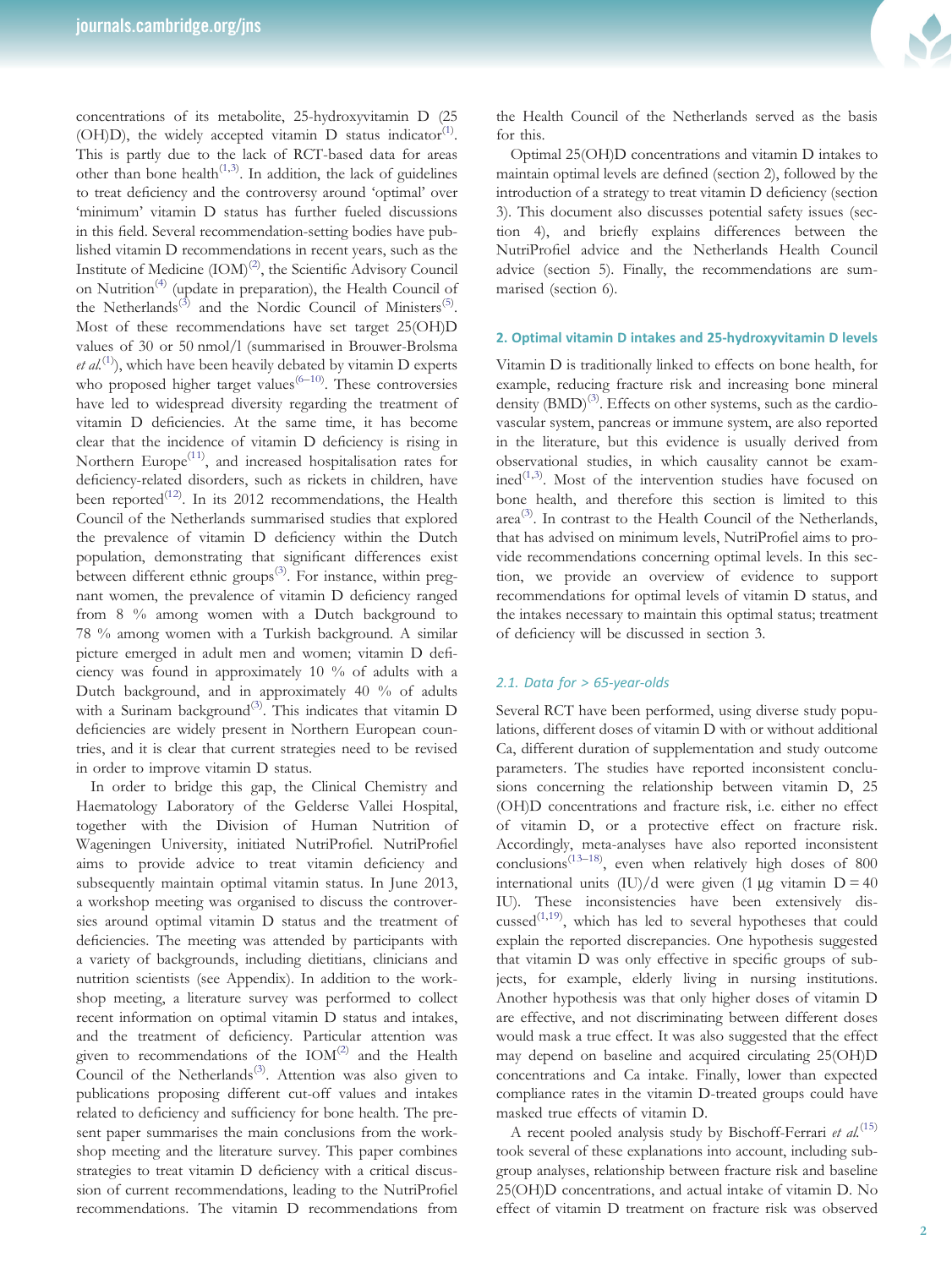using intention-to-treat analysis or treatment-dose analysis. However, using actual-intake analysis, a significant relative risk (RR) reduction of 30 % (RR 0·70; 95 % CI 0·58, 0·86) for hip fracture risk and 14 % (RR 0·86; 95 % CI 0·76, 0·96) for any non-vertebral fracture risk was observed when taking 792–2000 IU/d, whereas no effect was observed with lower vitamin D intakes<sup>([15\)](#page-7-0)</sup>. Further analysis demonstrated that individuals having 25(OH)D concentrations of at least 61 nmol/l had a 37 % (RR 0·63; 95 % CI 0·46, 0·87) reduction of hip fracture risk and 31 % (RR 0·69; 95 % CI 0·57, 0·84) reduction of any non-vertebral fracture risk.

Individuals having baseline 25(OH)D concentrations of at least 43 nmol/l already had a significantly reduced risk for any non-vertebral fracture compared with <30 nmol/ $l^{(15)}$  $l^{(15)}$  $l^{(15)}$ . This suggests that >50 nmol/l is an effective target concentration, whereas >75 nmol/l is the optimal concentration. Additional subgroup analyses within the highest actual intake group revealed that the reduction in fracture risk was consistent across groups defined by age, type of dwelling, and add-itional Ca intake<sup>([15\)](#page-7-0)</sup>. Two other reviews (from the same author) investigating dose–response relationships demonstrated that the anti-fracture efficacy of vitamin D was positively correlated with acquired 25(OH)D concentrations, showing beneficial effects from about 50 nmol/l and optimal fracture reduction when concentrations of about 75–100 nmol/l were reached<sup>[\(16](#page-7-0),[20\)](#page-7-0)</sup>. This dose-dependent effect was also reported in subgroup analyses in other meta-analyses, and the IOM has acknowledged that those individuals who reach at least 75 nmol/l are likely to have a reduced fracture risk<sup>([1](#page-7-0))</sup>. In conclusion, it is clear that only higher vitamin D intakes (about 20 μg/d) are effective in reducing fracture risk in those individuals reaching 25(OH)D concentrations of >75 nmol/l, and it may be that this finding was missed in some previous meta-analyses due to methodological differences compared with the meta-analyses outlined above (for example, not taking actual vitamin D intake into account, or not discriminating between doses of vitamin D). It must be noted that all studies that used 20 μg/d of vitamin D also provided additional Ca to the participants.

Published dose–response studies have shown that the 25(OH)D concentration rises with approximately 1 nmol/l for each 1  $\mu$ g/d of vitamin D given<sup>([21,22\)](#page-7-0)</sup>. Thus, when baseline 25(OH)D concentrations are low, levels of 75–100 nmol/l are unlikely to be reached with 800 IU/d in the short term, which may explain the lack of anti-fracture efficiency in some studies that supplemented 800 IU/d of vitamin D in (severely) deficient patients (discussed in Bischoff-Ferrari et  $al^{(20)}$  $al^{(20)}$  $al^{(20)}$ ). Although positive effects are observed at >50 nmol/l, we propose to define the optimal range at 75–100 nmol/l; this will allow some buffering capacity so that 25(OH)D levels will not drop below 50 nmol/l in the case of seasonal influences or temporary malabsorption problems. In the case of a severely deficient patient, we therefore propose to divide the treatment procedure into two stages: first treating the deficiency and subsequently confirming whether the optimum range has been reached, after which the maintenance dose will be prescribed; this will be described in more detail in section 3. During the winter period, intakes of 20 μg/d vitamin D



will result in about 50 % of the elderly population maintaining 25(OH)D concentrations of >80 nmol/l during winter and 90–95 % of the population maintaining >50 nmol/l during winter<sup>([23,24\)](#page-7-0)</sup>. Intakes of 30–40  $\mu$ g/d would be required to ensure that 97·5 % of the population would maintain >80  $nmol/1$  25(OH) $D^{(24-26)}$  $D^{(24-26)}$  $D^{(24-26)}$  $D^{(24-26)}$  $D^{(24-26)}$ .

When reviewing the available literature in 2010, eight out of ten members of the International Osteoporosis Foundation Working Group concluded that 75 nmol/l should be the target value for 25(OH)D, and two members concluded that the target should be between 50 and 75 nmol/ $1^{(26)}$  $1^{(26)}$  $1^{(26)}$ . These target concentrations are clearly higher than recommended by the IOM or DACH (German, Austria and Switzerland recommendation) (50 nmol/l) or the Netherlands Health Council (30 or 50 nmol/l, depending on  $\text{age})^{(1)}$  $\text{age})^{(1)}$  $\text{age})^{(1)}$ , which resulted obviously in different conclusions when reviewing the data.

We conclude that it has been sufficiently shown that  $\geq 20$ μg/d (800 IU/d) is effective in reducing fracture risk in ≥ 65-year-old subjects. Therefore, we recommend that individuals aged  $>65$  years consume 20  $\mu$ g/d (800 IU/d) of vitamin D. In addition, we conclude that 75–100 nmol/l is the optimal 25(OH)D range to ensure an optimal anti-fracture effect which allows some buffering capacity to maintain levels above the effective concentration of 50 nmol/l. The dose of 20 μg/d will ensure these levels for 50 % of the population, whereas 90–95 % of the population will maintain the effective range of >50 nmol/l 25(OH)D. The 50 nmol/l cut-off is also regarded effective by the Netherlands Health Council.

The acquired circulating 25(OH)D level is positively related to the anti-fracture effect of vitamin D. In cases of low baseline 25(OH)D levels, the 20 μg/d vitamin D supplementation dose appears to be insufficient in reaching the target 25(OH)D level of >50 nmol/l within a short time. Therefore, we propose that circulating 25(OH)D levels should be measured to identify and treat any pre-existing deficiency before switching to the 20 μg/d maintenance dose that is known to reduce the risk of fractures. Subsequently, additional 25(OH) D analyses after 3 and 9 months of supplementation will determine whether the optimal range of 75–100 nmol/l, or at least the effective range of >50 nmol/l, is reached. Treatment strategies for vitamin D deficiency will be discussed in section 3.

#### 2.2. Data for 0- to 64-year-olds

There is sufficient evidence that vitamin D supplementation prevents rickets in young children up to 4 years old, but there are considerably fewer data available to determine optimal intakes and target concentrations for individuals aged 5-65 years<sup>[\(3\)](#page-7-0)</sup>. The Netherlands Health Council recommends an intake of 10 μg/d (400 IU/d) to ensure 25(OH)D concentrations of 30 nmol/l, which is sufficient to prevent rickets in children up to 4 years old. This is well below the upper intake level of 1000–3000 IU/d as defined by the IOM for chil-dren<sup>[\(2,3\)](#page-7-0)</sup>. Reference values for 25(OH)D and vitamin D intake for older children and adults are based on this observation, although effectiveness has not been studied extensively<sup>([3](#page-7-0))</sup>. In addition, the relationships between vitamin D and BMD in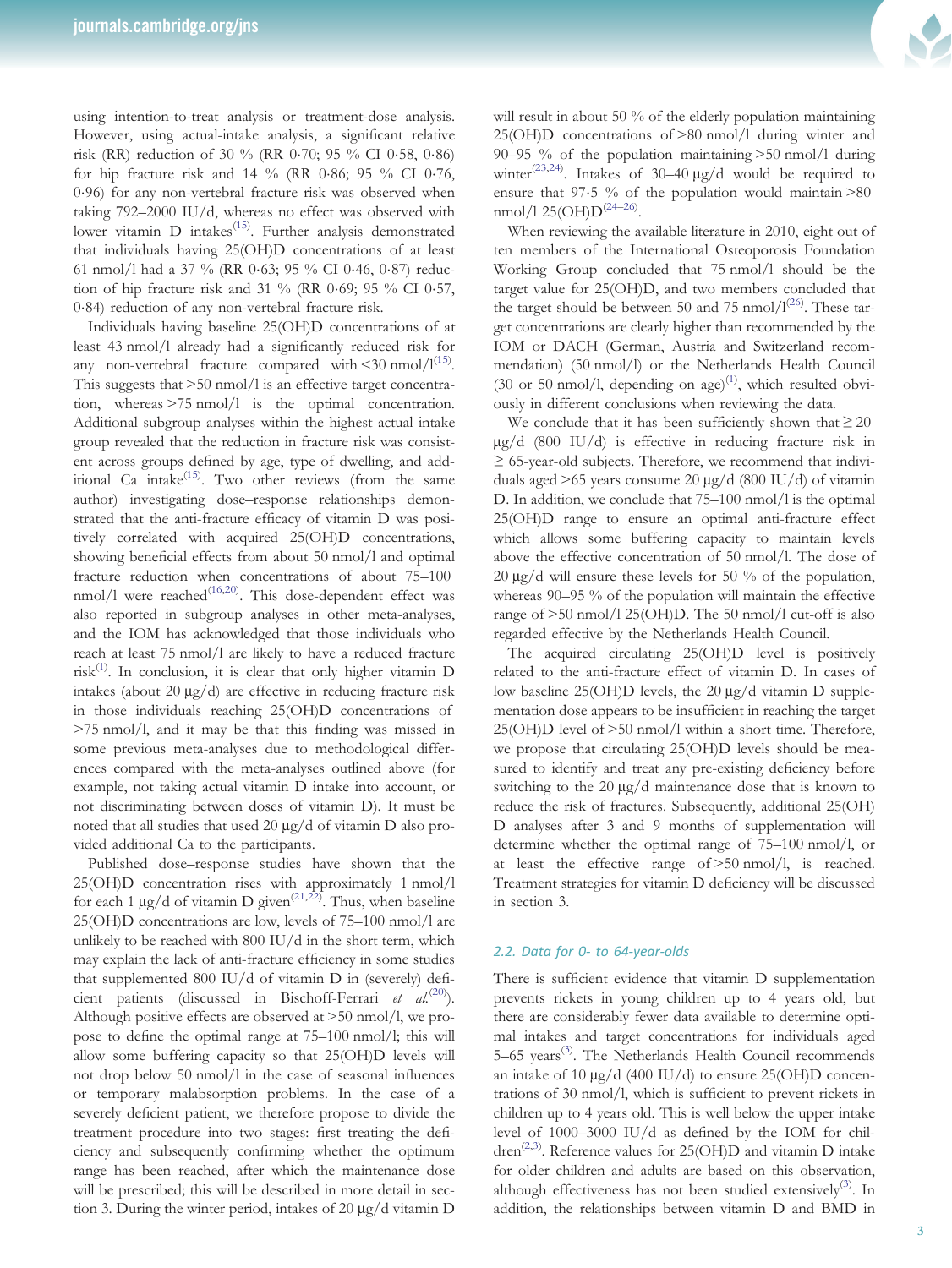children and adults are not clear<sup>([3](#page-7-0))</sup>, but observational studies have suggested that an association exists between 25(OH)D concentrations and BMD. Based on this relationship with BMD, and the potential protective effect on colorectal cancer, it has been proposed by others that target 25(OH)D levels of 50–75 nmol/l are justified for this group<sup>[\(20\)](#page-7-0)</sup>. These levels will be maintained for 50 % of the population with 10  $\mu$ g/d vitamin D intake, and 20–25 μg/d would be required to ensure that  $97.5\%$  of the general population maintains  $>50$ nmol/l<sup>([3](#page-7-0),[24](#page-7-0)–[26\)](#page-7-0)</sup>. The 10 to 20  $\mu$ g/d is in line with the Netherlands Health Council (10 μg/d) and the DACH guidelines (20 μg/d) and well below the IOM upper intake levels of 100 μg/d for adults (see below)<sup>[\(1\)](#page-7-0)</sup>.

No specific recommendations have been established for pregnant and lactating women, because there are no indications that these groups have a specific higher requirement for vitamin  $D^{(3)}$  $D^{(3)}$  $D^{(3)}$ . Furthermore, there are not enough data available to support different vitamin D requirements for individuals with a dark skin type. However, due to the less efficient endogenous vitamin D synthesis, supplementation is recommended for individuals with a dark skin type<sup>([3](#page-7-0))</sup>.

In agreement with other recommendations for children aged 0–4 years, we propose 10 μg/d (400 IU) and reference values of 30 nmol/l 25(OH)D.

For ages 5–64 years, we conclude that there is a lack of solid evidence that supports well-defined recommendations for vitamin D supplementation. Although BMD is an indirect measure of bone health, we consider it to be beneficial to optimise BMD throughout life. Although solid data from intervention studies are lacking, observational studies have reported a positive association between 25(OH)D level and BMD, suggesting an optimal concentration range of 50–75 nmol/l. We therefore assume that 50–75 nmol/l is the optimal range for ages 5–64 years. At least 10 μg/d (400 IU/d) is required to ensure 25(OH)D concentrations of >50 nmol/l for 50 % of the population, and preferably 20  $\mu$ g/d (800 IU/d) is recommended for this 25(OH)D level for 97·5 % of the population. No special requirements are made for pregnant or lactating women, or individuals with a dark skin type. Similar to ages > 65 years, we propose to measure 25(OH)D levels at baseline to identify and treat any deficiency, and to confirm after 3 and 9 months that optimal levels are reached.

# 3. Regimens for treating vitamin D deficiency and maintaining optimal levels

There are indications that vitamin D intakes that are described in the current literature to maintain adequate 25(OH)D levels will not be sufficient to correct a deficient state. Therefore, a main aim of NutriProfiel is to provide a recommendation to treat vitamin deficiency before maintaining optimal vitamin status. Although many protocols for the treatment of deficiency are being used in healthcare practice, the evidencebased foundation of these protocols is often lacking. This section describes the relationship between vitamin D intake and status, introduces a loading protocol to treat deficiency in adults, and provides recommendations for the maintenance



dose regimen once the optimal 25(OH)D levels are reached. Also the influence of UV exposure on vitamin D status is discussed.

#### 3.1. Maintaining and correcting vitamin D status

Considerable efforts have been made to investigate the effect of different vitamin D doses on circulating 25(OH)D concentrations. To date, the published dose–response studies have revealed that 1 μg/d of vitamin D is required for each 1 nmol/l increase of  $25(OHD)^{(6,21,22)}$  $25(OHD)^{(6,21,22)}$  $25(OHD)^{(6,21,22)}$ . Cashman et al. calculated that about 10 μg/d of vitamin D will result in only 50 % of the population reaching 25(OH)D concentrations of  $>$ 50 nmol/l<sup>[\(23](#page-7-0)–[25\)](#page-7-0)</sup>. In fact, doses of at least 20 µg/d would be needed to ensure that 50 % of the population would maintain >80 nmol/l 25(OH)D, and 97·5 % of the adult population would maintain 25(OH)D levels of >50 nmol/l during winter (following summer-time levels of about 60–70 nmol/l). This intake level, which is two times higher than the Health Council recommends for individuals aged <70 years, is considered to be insufficient to raise 25(OH) D levels above 75 nmol/l in most of the individuals, underlining the need for loading protocols before maintenance dosing([25,27,28\)](#page-7-0) . It has also been described that elderly respond less to supplementation due to lower baseline levels<sup>([28](#page-7-0))</sup>. All together, this provides strong arguments to start with a loading dose to ensure that optimal 25(OH)D levels are quickly reached before switching to the maintenance dose.

The usefulness of loading protocols has been discussed before<sup>[\(28](#page-7-0))</sup>. Van Groningen et al.<sup>[\(27](#page-7-0))</sup> undertook a dose-escalation study using subjects with a wide variety in age (18–88 years old), baseline 25(OH)D levels (range: <10 to 47 nmol/l) and body weight to determine an optimal loading-dose protocol. By measuring 25(OH)D before and after supplementation using different loading regimens, they were able to demonstrate that baseline levels and dose per kg body weight are the most important factors influencing the dose–response curve. In contrast, age, sex, BMI, body length or season did not significantly affect the rise in circulating 25(OH)D levels<sup>[\(27](#page-7-0))</sup>. A simplified relationship was extracted, being:  $\Delta$ 25  $(OH)D = 0.025 \times$  dose per kg body weight (in IU). A similar finding was presented by Drincic et  $al^{(29)}$  $al^{(29)}$  $al^{(29)}$ , who showed that the response to oral vitamin D depended on body size. In addition, they recommend that the loading dose should be given in portions of 25000 IU per week, and that the formula is not valid for individuals <18 years of age, having a body weight >125 kg, or having a BMI of >40 kg/m<sup>2</sup>. To ensure that target 25(OH)D levels are reached, measurements at 3 and 9 months after the start of supplementation should be performed.

For deficiency treatment in children <18 years old, no specific loading regimens have been reported. Therefore, we propose to dose the generally accepted 1 μg/d for any 1 nmol/l 25(OH)D increase that is required to reach optimal levels with the understanding that the accepted upper daily intake levels that have been set for children (see [Table 1](#page-4-0)) should never be exceeded. To ensure that target 25(OH)D levels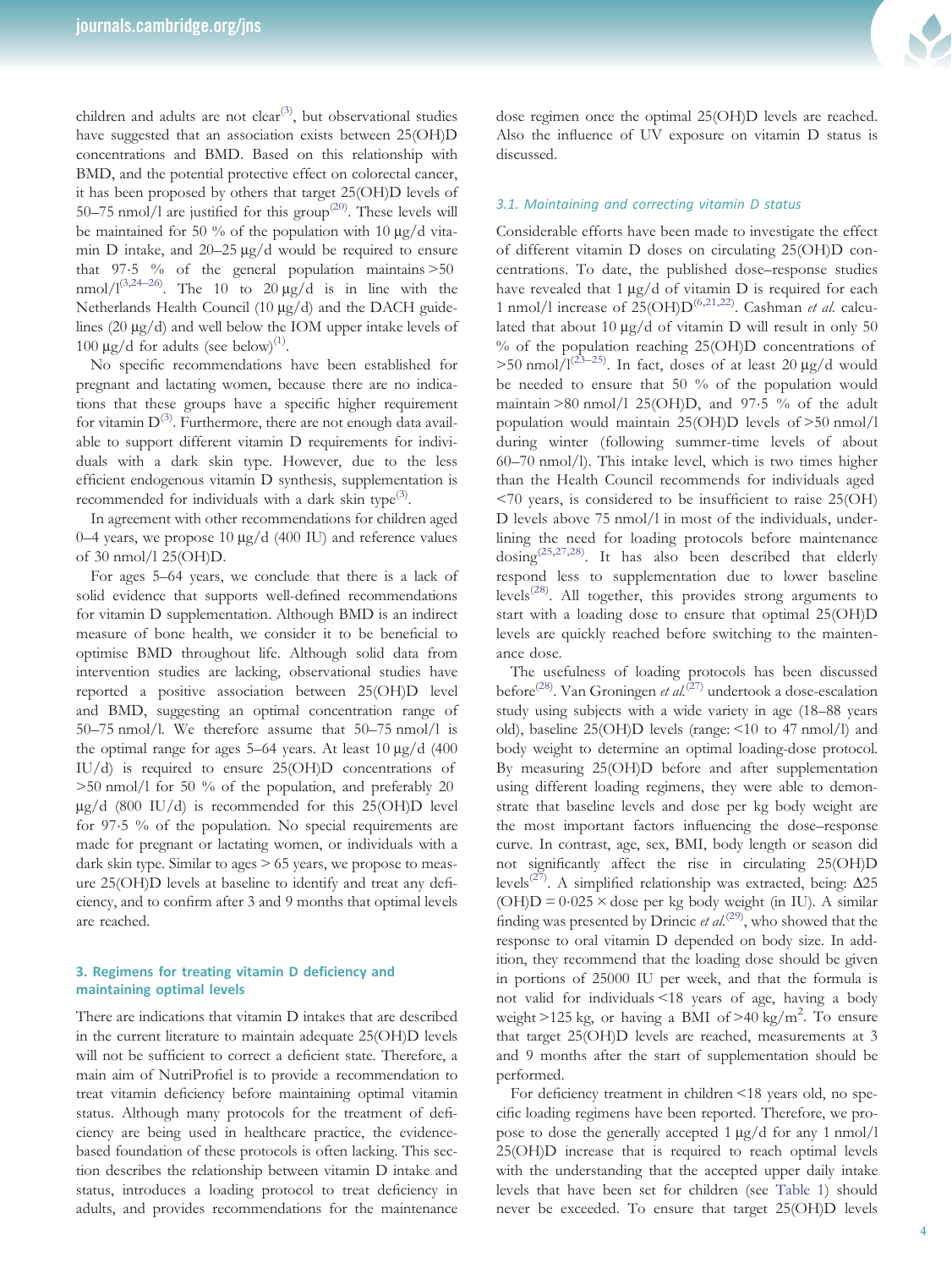

| Age group   | Circulating 25(OH)D (nmol/l) |             |           | Vitamin $D_3$ intake |             |                            |
|-------------|------------------------------|-------------|-----------|----------------------|-------------|----------------------------|
|             | Deficiency                   | Sufficiency | Optimal   | $\mu$ g/d            | $IU/d^*$    | Upper daily intake (IU/d*) |
| 0-6 months  | < 20                         | $20 - 30$   | $30 - 50$ | 10                   | 400         | 1000                       |
| 6-12 months | < 20                         | $20 - 30$   | $30 - 50$ | 10                   | 400         | 1500                       |
| $1-4$ years | < 20                         | $20 - 30$   | $30 - 50$ | 10                   | 400         | 2500+                      |
| 5-8 years   | < 30                         | $30 - 50$   | $50 - 75$ | $10 - 20$            | $400 - 800$ | 3000                       |
| 8-64 years  | < 30                         | $30 - 50$   | $50 - 75$ | $10 - 20$            | 400-800     | 4000                       |
| $>65$ years | < 50                         | $50 - 75$   | 75-100    | 20                   | 800         | 4000                       |

<span id="page-4-0"></span>Table 1. Summary of NutriProfiel recommendations for circulating 25-hydroxyvitamin D (25(OH)D) concentrations and vitamin D intake, split per age group

\* 1  $\mu$ g vitamin D = 40 IU.

† Upper daily intake for 4-year-olds is 3000 IU.

are reached, measurements at 3 and 9 months after the start of supplementation should be performed. It is good to note that this advice is different from what is described in the Netherlands 'Farmacotherapeutisch Kompas'.

It is concluded that vitamin D loading is needed to ensure that target 25(OH)D levels are quickly reached before following the recommended maintenance dose. First, serum 25(OH)D concentration should be determined in all subjects. When subjects are already in the optimal range, no loading is required and subjects can directly follow the recommended dose (see sections 2 and 3·2). When a subject is deficient, the Van Groningen protocol<sup>[\(27](#page-7-0))</sup> is suitable to resolve this for all adults >18 years old. For children <18 years old, deficiency can be treated by loading with 1 μg/d for any desired 1 nmol/l increase in 25(OH)D. As already mentioned above, circulating 25(OH)D levels should be analysed after 3 and 9 months to verify that optimal 25(OH)D concentrations are reached.

#### 3.2. Administration of maintenance dose

Once the optimal 25(OH)D levels are reached, the maintenance vitamin D dose can be supplemented on a daily, weekly, monthly or yearly basis. The half-life of vitamin  $D_3$  varies between 3 and 6 weeks<sup>[\(30](#page-7-0))</sup> so it can be expected that a yearly bolus supplementation will not ensure stable circulating 25(OH)D levels throughout the year. In fact, a yearly bolus regimen is not recommended in the literature due to lack of efficacy and suboptimal gastrointestinal absorption. As a rule of thumb, a drug should be administered at least once during its half-life. This means that protocols that describe supplementation once every 3 or 4 months are clearly inadequate. Based on the pharmacokinetic profile, daily or weekly administration of vitamin D is likely to result in the most stable 25(OH)D concentrations, but there are no data available that support a choice between the two options based on clinical outcomes. For convenience, we recommend to ensure vitamin D intake on a daily basis. If this would not be feasible for any reason, then weekly administration is a suitable second choice.

It is recommended to administer the optimal vitamin D dose (see section 2) preferably on a daily basis, and to consider weekly administration when daily administration is not feasible.

# 3.3. Interaction with UV exposure/endogenous vitamin D synthesis and use of supplements

Exposure to UV light drives the endogenous synthesis of vitamin D in the skin, and this contributes to the vitamin D status. It is, however, very difficult to make precise estimations of the amounts that are synthesised at the population level due to the fact that skin synthesis depends on a number of factors that are highly variable between individuals, such as skin surface area exposed to sun, duration of sun exposure, use of sun creams, time of day/year and efficiency of the skin to synthesise vitamin  $D^{(3)}$  $D^{(3)}$  $D^{(3)}$ . Precise data are lacking for the Netherlands, but the variation in vitamin D synthesis is estimated to range between >10 μg/d in summer to virtually no endogenous synthesis during winter, and depends on many factors. The Health Council of the Netherlands acknowledges the lack of solid individual data to make reliable quantifications of the contribution of UV exposure to the vitamin D status, but recommended that individuals with a light skin type who get sufficient exposure to sun light produce enough endogenous vitamin D to meet the requirements and are therefore not advised to use vitamin D supplements. Sufficient sun exposure is defined as spending 15–30 min outdoor between 11.00 and 15.00 hours from March to November, with head and hand skin areas exposed to the sun; based on indirect calculations, this amount of sun exposure is expected to be sufficient to synthesise on average 6–7 μg/d throughout the year. The Health Council has proposed that individuals with a dark skin type, or those who do not get sufficient exposure to UV light, should use vitamin D supplements in order to meet the requirements<sup>([3](#page-7-0))</sup>. In addition, all women between 50 and 70 years of age are advised to take a 10 μg/d supplement, and all adults over 70 years of age are advised to take a 20 μg/ d supplement to ensure that the vitamin D requirements are  $met^{(3)}$  $met^{(3)}$  $met^{(3)}$ .

We conclude that the inter-individual and seasonal variation in sun exposure and hence endogenous vitamin D synthesis is quite large. The recommended vitamin D intake should be sufficient throughout the whole year to maintain optimal levels. The need to use supplements depends on skin type and UV exposure. Individuals with a dark skin type, or individuals that do not get sufficient amounts of UV light exposure, should use supplements to meet the vitamin D requirements and maintain their vitamin D levels. In addition, women over 50 years are advised to use 10 μg/d using a supplement,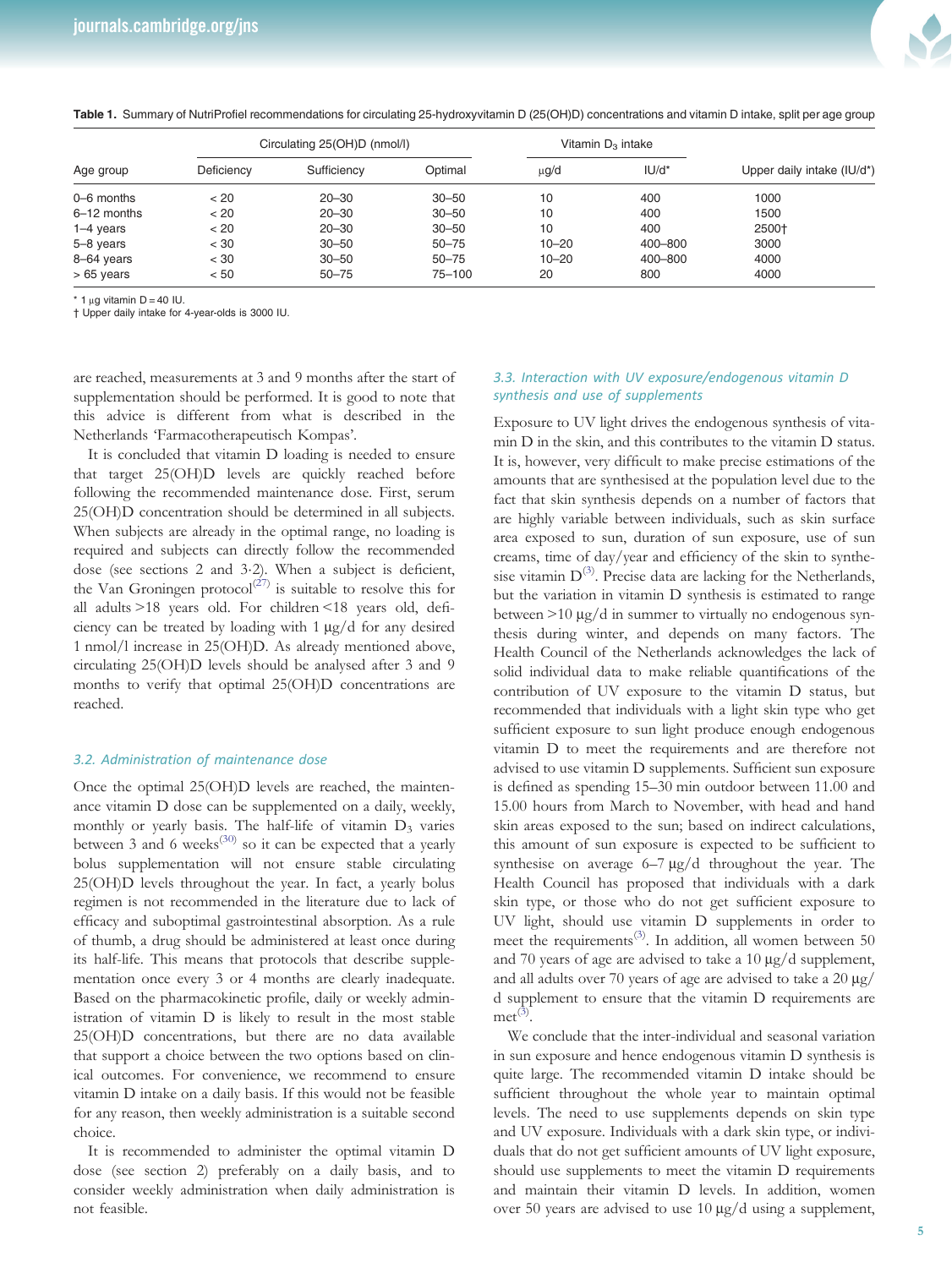and all adults >70 years are advised to use a 20 μg/d supplement.

#### 4. Safety of vitamin D supplementation

# 4.1. Toxicology of vitamin D

Safety of vitamin D has received much attention in the past, but there are still many uncertainties. The primary consequence of vitamin D intoxication is the development of hypercalcaemia, which could lead to adverse effects such as vomiting, pain, fever, anorexia and weight loss. Information about vitamin D intoxication is limited to anecdotal evidence, with extremely high intakes of at least 1250 μg/d or extremely high UV exposure causing classical signs of toxicity<sup>[\(31](#page-7-0),[32\)](#page-7-0)</sup>. So far, most controlled experiments supplementing about 10 to about 1000 μg/d of vitamin D (including additional Ca in some cases) did not report any adverse effects or hypercalcaemia([28,31,32](#page-7-0)) . There seems to be consensus that a prolonged daily intake of 250 μg/d (10000 IU/d) does not cause adverse effects<sup>([1](#page-7-0),[3](#page-7-0))</sup>. The IOM has converted this with a safety factor of 2.5 into 100  $\mu$ g/d (4000 IU/d) as a safe upper limit of intake for adults, and defined 1000–3000 IU for children up to 8 years<sup>([1](#page-7-0),[2](#page-7-0))</sup>. Circulating 25(OH)D levels of up to 220 nmol/l are considered to be safe because these levels correspond with prolonged intake of 250 μg/d, for which no change in circulating  $Ca$  levels were observed<sup> $(28,32)$  $(28,32)$  $(28,32)$ </sup>. In addition, 25 (OH)D concentrations up to 140 nmol/l were not associated with an increased all-cause mortality risk, whereas concentrations <75 nmol/l showed an increased risk for all-cause mor-tality<sup>([33\)](#page-7-0)</sup>. Another recent meta-analysis demonstrated that serum 25(OH)D concentrations below 75 nmol/l were associated with higher all-cause mortality compared with concentrations higher than 75 nmol/ $1^{(34)}$  $1^{(34)}$  $1^{(34)}$ . These studies suggest that a J-shaped relationship exists between circulating 25(OH)D concentrations and all-cause mortality. This finding supports the previous notion that 25(OH)D concentrations up to 220 nmol/l are safe, and that concentrations higher than 75 nmol/l may result in beneficial health effects.

High vitamin D intake combined with high Ca intake may increase CVD risk or the formation of renal stones, which could be explained by a high use of self-selected supple-ments<sup>([1,32](#page-7-0))</sup>, underlining the need for careful well-founded dietary advice. In conclusion, the IOM considers vitamin D intakes of up to 100 μg/d safe for the general population. No specific guidelines for pregnant or lactating women, infants, children, elderly or specific diseases were found, except some specific warnings for individuals with high Ca intake (see below).

Following the IOM's recommendations, vitamin D supplementation up to  $100 \mu g/d$  (=4000 IU/d) for adults, and serum 25(OH)D levels up to 220 nmol/l, can be considered safe. Different upper intake levels, as set by the IOM, should be applied for children, being 25 μg/d (1000 IU/d) for 0–6 months, 37·5 μg/d (1500 IU/d) for 6–12 months, 65·5 μg/ d (2500 IU/d) for 1–3 years, and 75 μg/d (3000 IU/d) for 4–8 years of age. Caution should be taken when Ca is supplemented in addition to vitamin D.



#### 4.2. Effect of calcium in combination with vitamin D

Ca is important for bone health, and the effect and safety of additional Ca intake on bone health in the context of vitamin D supplementation is heavily debated. As indicated above, a pooled analysis demonstrated that only the highest vitamin D supplementation doses would reduce fracture risk independent of Ca intake, which is supported by findings that with sufficient Ca and vitamin D intake, a higher Ca intake does not improve bone health<sup>([30\)](#page-7-0)</sup>. A meta-analysis revealed that high Ca intakes (about 500–1000 mg/d from supplements) may be related to cardiovascular events and kidney stones in subjects that already had about 800 mg/d Ca intake<sup>[\(35](#page-7-0))</sup>; high Ca intakes from supplements should therefore be avoided. Recommendations for adequate Ca intake in the Netherlands vary between  $1000$  and  $1200$  mg per  $d^{(36)}$  $d^{(36)}$  $d^{(36)}$ . The exact interaction between (supplemental) Ca, vitamin D and adverse health effects is still a matter of ongoing research. To the best of our knowledge, we have not found any data that suggest that the proposed optimum intakes of 20–25 μg/d vitamin D, in combination with a total Ca intake of 1000–1200 mg/d, will result in adverse health effects. There are indications that individuals with a Turkish, Moroccan or Surinamese background have inadequate Ca intakes<sup>[\(36](#page-7-0))</sup>; in these cases it may be useful to administer supplemental Ca although care must be taken to avoid hypercalcaemia. It must be noted that the effectiveness of such a 'personalised' strategy (for example, only supplementing Ca in at-risk groups) remains to be demonstrated.

We conclude that supplemental Ca intake has no beneficial effect on fracture risk when vitamin D intake is already sufficient. Intakes of Ca in excess of dietary recommendations might cause cardiovascular events or kidney problems. Therefore, we do not recommend Ca supplementation in addition to vitamin D when Ca intake is already between 1000 and 1200 mg/d. Additional Ca can be considered when dietary Ca intake is inadequate. Milk, dairy products and cheese are foods that contain Ca and could be used to increase Ca intake.

# 5. Differences compared with the Netherlands Health Council advice on vitamin D

The NutriProfiel recommendations for intakes of vitamin D and target concentrations of 25(OH)D are different from recommendations made in 2012 by the Netherlands Health Council<sup>[\(3\)](#page-7-0)</sup>. Major discrepancies are the difference between minimum and optimum vitamin D intakes, and the inclusion of a deficiency treatment strategy in the NutriProfiel advice, which will be outlined below.

The Health Council made recommendations to ensure 'minimum' levels of 25(OH)D to prevent bone disease, for which they have carefully weighed the available data before formulating their recommendations. The purpose of NutriProfiel is to provide a comprehensive approach of vitamin D status testing, treatment of deficiency, and maintenance of optimal 25(OH)D levels, and for this purpose we have examined the available scientific literature. There is a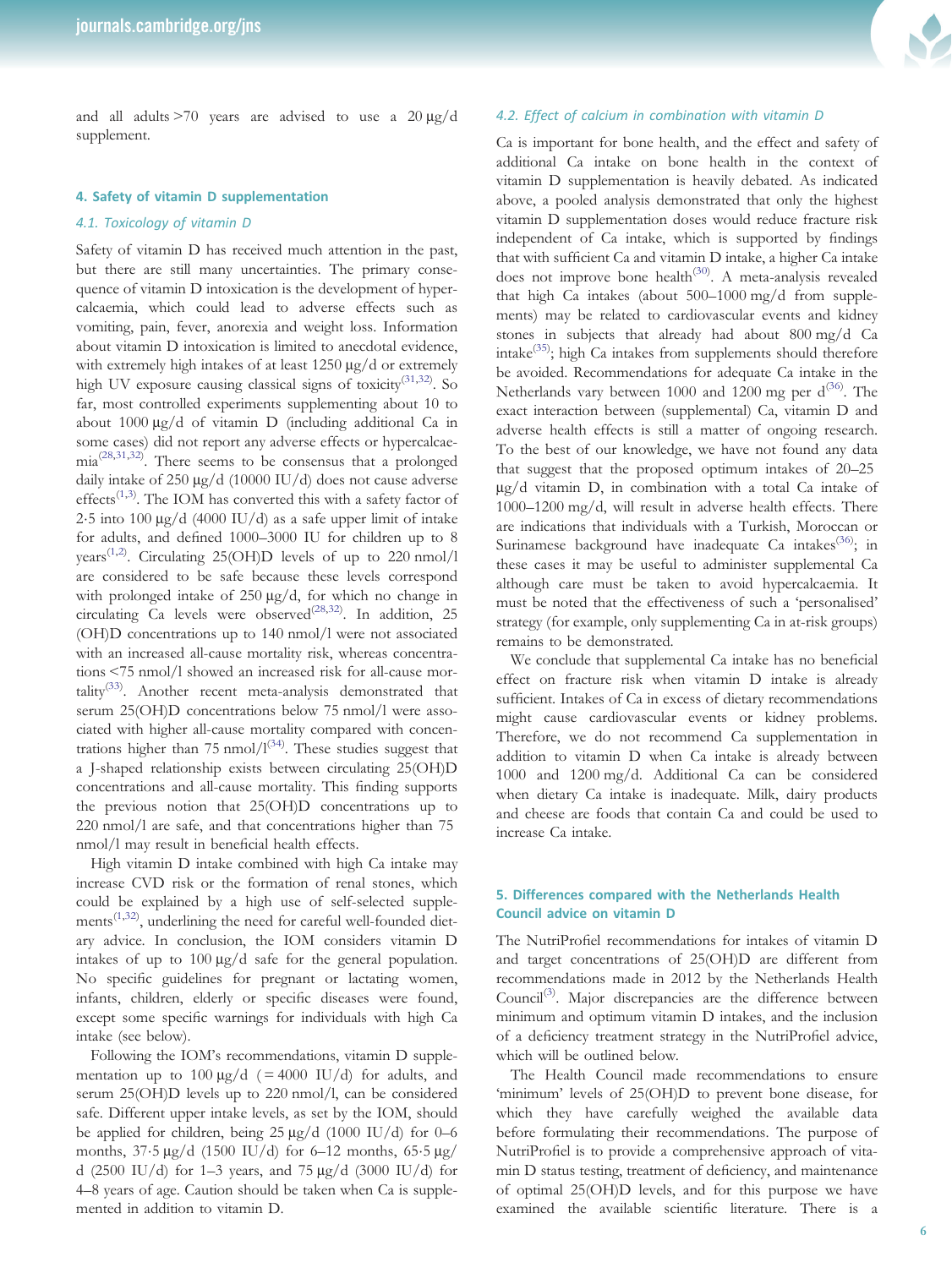

In addition to most recommendation-setting bodies that only provide recommendations to maintain vitamin D status, the NutriProfiel recommendations also contain a strategy to diagnose and treat deficiency. It can be expected that doses advised by the Netherlands Health Council (10 or 20  $\mu$ g vitamin D/d) will not correct a severe deficiency, a condition that is often encountered in a clinical setting, especially during winter. In addition, ensuring that all subjects reach the optimum 25(OH)D levels quickly is likely to improve long-term health outcomes. This is supported by meta-analyses, that have revealed that the anti-fracture efficacy correlated with the acquired circulating 25(OH)D concentrations after supplementation. In addition, it has been speculated that lack of efficacy of vitamin D in certain RCT can be explained by the fact that these studies were performed in deficient subjects. Therefore, it is likely that using a loading regimen to treat a vitamin D deficiency will contribute to the long-term health effects of vitamin D.

# 6. Summary: NutriProfiel advice for dietary intake, plasma/ serum concentrations, and dosing regimens for vitamin D

In view of the findings outlined above, we summarise our recommendations in [Table 1](#page-4-0). We advise using different levels to define deficiency, sufficiency and optimal concentrations of 25(OH)D for different age groups. Deficiency means that there is insufficient protection against osteomalacia and fractures. Deficiency levels are obtained from previous recommendations<sup> $(2,3)$  $(2,3)$ </sup>. An optimal concentration means that there is adequate protection against chronic diseases or conditions with a progressive pathophysiology (for example, fracture risk), and sufficiency includes concentrations between deficiency and optimal 25(OH)D concentrations. Both are derived from the data outlined above. Upper daily intake levels are derived from IOM recommendations.

For children aged 0–4 years, 10 μg/d (400 IU/d) would be sufficient, with an optimal 25(OH)D concentration of 30–50 nmol/l.

For 5–64 years  $10-20 \mu g/d$  (400–800 IU/d) with an optimal 25(OH)D concentration range of 50–75 nmol/l are recommended.

For  $>65$  years a daily intake of 20  $\mu$ g/d (800 IU/d) and an optimal 25(OH)D concentration range of 75–100 nmol/ml are recommended.

No special recommendations are made for pregnant or lactating women, or individuals with a dark skin type.

A loading regimen according to Van Groningen et  $al$ .<sup>([27\)](#page-7-0)</sup> can be followed to treat deficiency in adults >18 years old, after which the recommended intake should be enough to maintain serum 25(OH)D levels. The optimal 25(OH)D concentration is the target, and loading is required when the 25(OH)D concentration is below the optimal range. Measurements of 25 (OH)D after 3 and 9 months will determine whether reference 25(OH)D concentrations are reached and if dose adjustment is needed. For children <18 years old, deficiency is treated by loading with 1 μg/d for every 1 nmol/l increase in 25(OH) D that is required to reach the optimal range, after which the maintenance dose is recommended.

Safety should not be an issue with the recommended intakes, and 25(OH)D levels should never exceed 220 nmol/l. Ca should only be supplemented when Ca intake is below recommended values; dietary counselling is advised in these circumstances. Based on these doses, we do not expect hypercalcaemia to occur. Serum Ca levels should only be measured in the unlikely event when hypercalcaemia is suspected.

#### Acknowledgements

The authors kindly acknowledge the participants of the workshop meeting for their contribution to the meeting and/or review of the manuscript: Evelien Backx (Wageningen University, the Netherlands), Hans-Peter Bootsma (Gelderse Vallei Hospital, the Netherlands), Fränzel van Duijnhoven (Wageningen University, the Netherlands), Ellen Dutmer (Gelderse Vallei Hospital, the Netherlands), Geert Feith (Gelderse Vallei Hospital, the Netherlands), Inez Jans (Gelderse Vallei Hospital, the Netherlands), André Janse (Gelderse Vallei Hospital, the Netherlands), Ellen Kampman (Wageningen University, the Netherlands), Wout van Orten-Luiten (Gelderse Vallei Hospital, the Netherlands), Nicole de Roos (Wageningen University, the Netherlands), Elvira Schouten (General Practice Bennekom, the Netherlands), Michael Tieland (Wageningen University, the Netherlands), Emmelyne Vasse (Gelderse Vallei Hospital, the Netherlands) and Ben Witteman (Gelderse Vallei Hospital, the Netherlands).

This research received no specific grant from any funding agency, commercial or not-for-profit sectors.

M. G. J. B. performed the literature review and wrote and revised the manuscript; L. C. P. G. M. d. G. and J. K. G. organised the workshop meeting; all authors reviewed and contributed to the revision of the manuscript; F. J. K. and J. K. G. initiated the NutriProfiel collaboration.

The authors declare no conflict of interest.